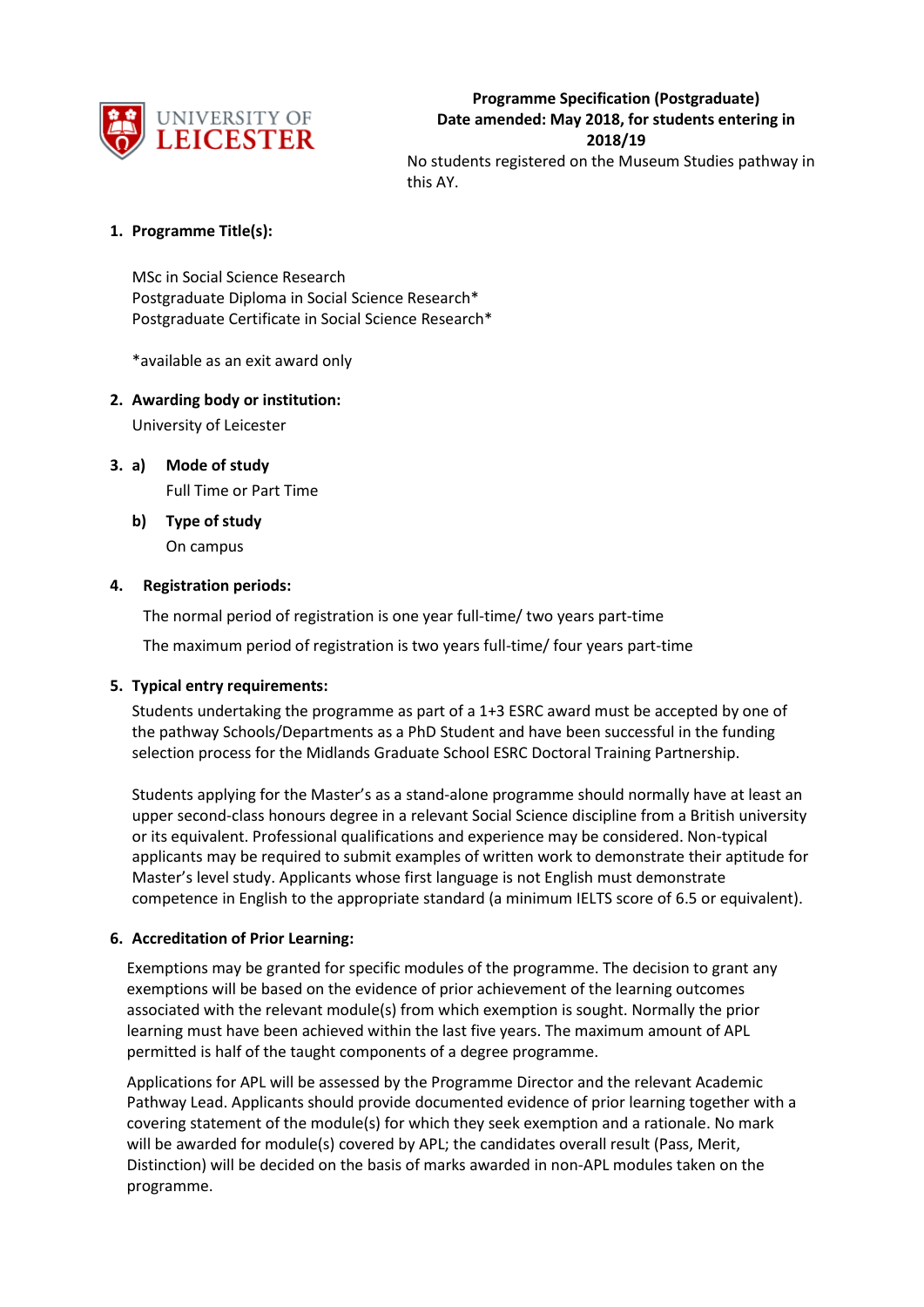## **7. Programme aims:**

The programme is designed to meet the ESRC's compulsory core training requirements for all ESRC-funded students and to produce graduates with rigorous research and analytical skills, appropriate to progression to PhD research or as high-level researchers in their chosen field of employment (e.g. as researchers within public service, marketing or non-governmental organisations).

The programme aims to enable graduates to:

- gain a developed understanding of the epistemological and ontological debates that frame and motivate social science research and its methodology;
- an advanced understanding of the diverse methods and practices of social science research;
- develop the ability to provide critical reflection on established research and to apply these criticisms reflexively to their own research practice;
- develop as creative and rigorous researchers;
- be sensitive to ethical questions in research that informs their research practice;
- apply these insights both to general questions in social science research and in relation to their pathway discipline.

For ESRC (1+3) students, the programmes will fulfil a condition of the University's membership of the Midlands Graduate School ESRC Doctoral Training Partnership.

## **8. Reference points used to inform the programme specification:**

- University of Leicester and College of Arts, Humanities, and Social Science Learning and Teaching Strategies, and University Codes of Practice.
- The Economic and Social Research Council's requirements for Doctoral Training Pathways (see [http://www.esrc.ac.uk/funding/funding-opportunities/call-for-doctoral-training](http://www.esrc.ac.uk/funding/funding-opportunities/call-for-doctoral-training-partnerships-dtps/)[partnerships-dtps/\)](http://www.esrc.ac.uk/funding/funding-opportunities/call-for-doctoral-training-partnerships-dtps/).
- UK Quality Code for Higher Education, the Quality Assurance Agency for Higher Education, April 2012 (Part A: Setting and Maintaining Academic Standards).
- The Framework for Higher Education Qualifications in England, Wales and Northern Ireland (FHEQ)
- QAA Benchmark statements for sociology [http://www.qaa.ac.uk/en/Publications/Documents/Subject-benchmark-statement-](http://www.qaa.ac.uk/en/Publications/Documents/Subject-benchmark-statement-Sociology.pdf)[Sociology.pdf](http://www.qaa.ac.uk/en/Publications/Documents/Subject-benchmark-statement-Sociology.pdf)
- University of Leicester Learning Strategy <http://www2.le.ac.uk/offices/sas2/quality/learnteach>
- University Employability Strategy
- University of Leicester Periodic Development Review Report (February 2013)
- External Examiners' Reports
- **•** First Destination Survey
- Previously accredited postgraduate programmes in Sociology at the University of Leicester (e.g. MA Contemporary Society, MA in Civil Society).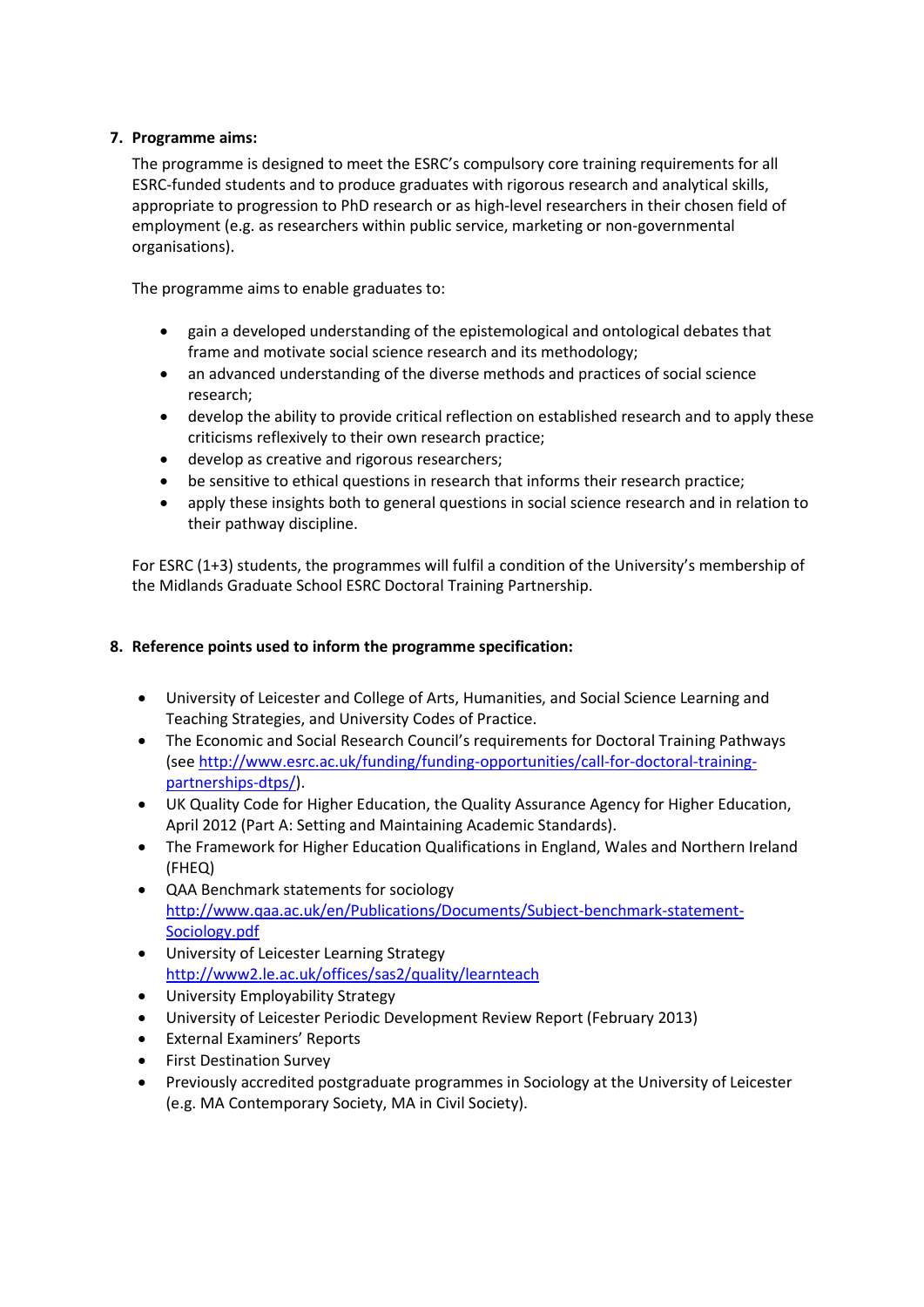## **9. Programme Outcomes:**

| <b>Intended Learning</b><br><b>Outcomes</b>                                                                                                                                                                                                  | <b>Teaching and Learning Methods</b>                                                                                                             | <b>How Demonstrated?</b>                                                                                                                                                                                                                                                                 |  |
|----------------------------------------------------------------------------------------------------------------------------------------------------------------------------------------------------------------------------------------------|--------------------------------------------------------------------------------------------------------------------------------------------------|------------------------------------------------------------------------------------------------------------------------------------------------------------------------------------------------------------------------------------------------------------------------------------------|--|
|                                                                                                                                                                                                                                              | (a) Subject and Professional skills                                                                                                              |                                                                                                                                                                                                                                                                                          |  |
| <b>Knowledge</b>                                                                                                                                                                                                                             |                                                                                                                                                  |                                                                                                                                                                                                                                                                                          |  |
| <b>Certificate</b><br>Knowledge of generic and<br>advanced social science<br>research methods and<br>principles of social science<br>research design.                                                                                        | <b>Certificate and Diploma</b><br>Lectures, seminars, directed<br>reading, independent study,<br>formative and summative<br>assignment feedback. | <b>Certificate</b><br>In-seminar discussion; assessed<br>essays; a group poster project<br>(Research Design, Practice, and<br>Ethics).                                                                                                                                                   |  |
| <b>Diploma</b><br>In addition to the above,<br>knowledge of discipline-<br>specific research methods.                                                                                                                                        |                                                                                                                                                  | <b>Diploma</b><br>In addition to the above, in<br>Media & Communication,<br>History, and Health Sciences<br>pathways: oral presentations                                                                                                                                                 |  |
| <b>MSc</b><br>In addition to the above, the<br>ability to design, execute<br>and report on a piece of<br>social science research in<br>the pathway discipline.                                                                               | <b>MSc</b><br>In addition to the above,<br>individual supervision of<br>dissertation research.                                                   | <b>MSc</b><br>In addition to the above, a<br>research proposal (an<br>assessment element in<br>pathway modules) and the<br>dissertation.                                                                                                                                                 |  |
|                                                                                                                                                                                                                                              | <b>Concepts</b>                                                                                                                                  |                                                                                                                                                                                                                                                                                          |  |
| <b>Certificate</b><br>An advanced and critical<br>understanding of key<br>concepts in social science<br>methodology. Familiarity<br>with ideas and debates in<br>the epistemological and<br>ontological assumptions of<br>research practice. | <b>Certificate and Diploma</b><br>Lectures, seminars, directed<br>reading, independent study,<br>formative and summative<br>assignment feedback. | <b>Certificate</b><br>In-seminar discussion; assessed<br>essays; a group poster project<br>(Foundations in Qualitative<br>Research).                                                                                                                                                     |  |
| <b>Diploma and MSc</b><br>In addition to the above,<br>advanced knowledge of<br>concepts from the relevant<br>pathway discipline and their<br>application in research.                                                                       | <b>MSc</b><br>In addition to the above,<br>individual supervision of<br>dissertation research.                                                   | <b>Diploma</b><br>In addition to the above, in<br>Media & Communication,<br>History, and Health Sciences<br>pathways: oral presentations<br><b>MSc</b><br>In addition to the above, a<br>research proposal (an<br>assessment element in all<br>pathway modules) and the<br>dissertation. |  |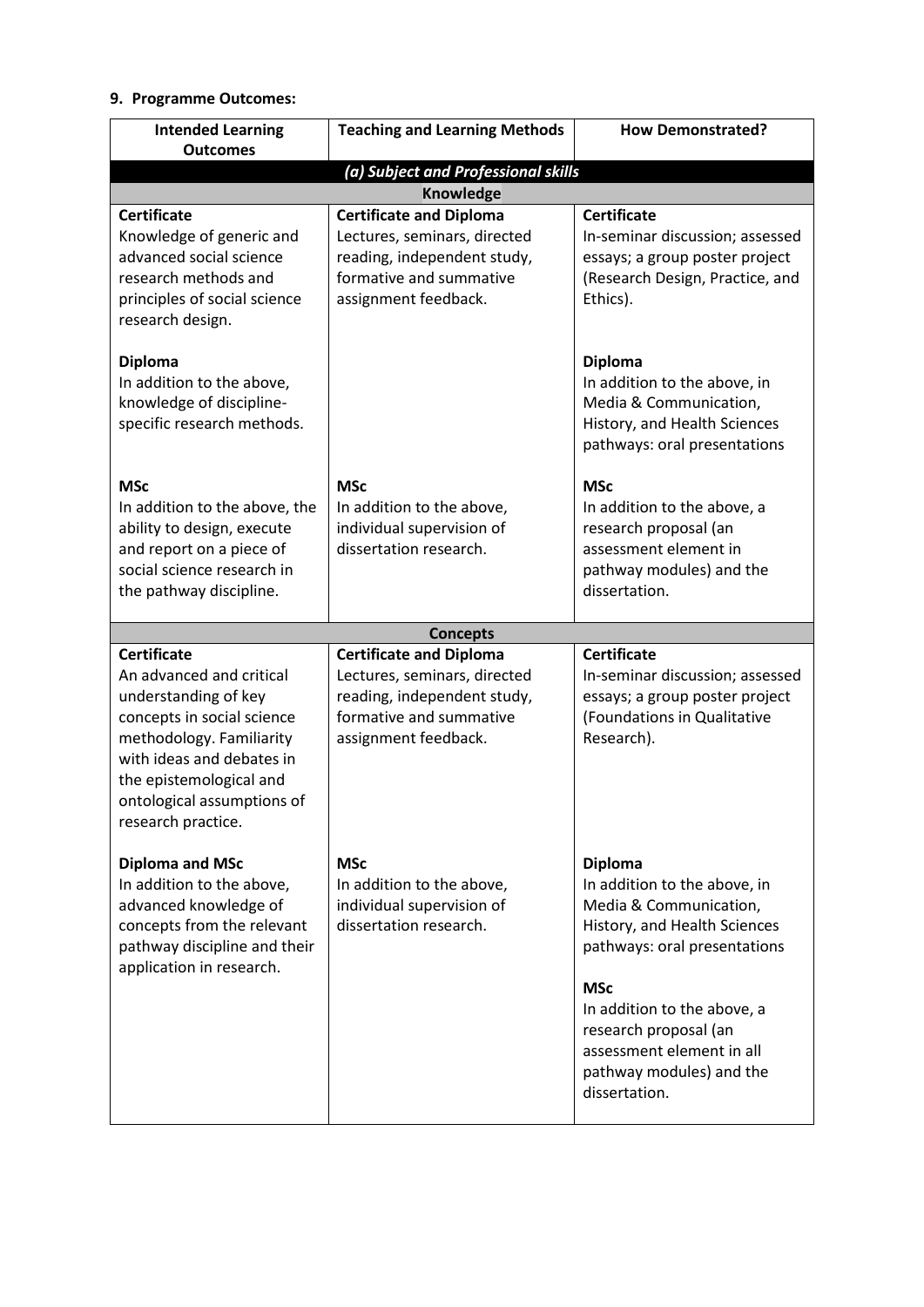| <b>Intended Learning</b><br><b>Outcomes</b>                                                                                                                                                                                                                               | <b>Teaching and Learning Methods</b>                                                                                                             | <b>How Demonstrated?</b>                                                                                                                     |  |
|---------------------------------------------------------------------------------------------------------------------------------------------------------------------------------------------------------------------------------------------------------------------------|--------------------------------------------------------------------------------------------------------------------------------------------------|----------------------------------------------------------------------------------------------------------------------------------------------|--|
| <b>Techniques</b>                                                                                                                                                                                                                                                         |                                                                                                                                                  |                                                                                                                                              |  |
| <b>Certificate</b><br>Demonstrate knowledge of<br>key theories and concepts;<br>select relevant material<br>from academic readings and<br>demonstrate familiarity with<br>the conventions of academic<br>writing and associated<br>referencing systems.                   | <b>Certificate and Diploma</b><br>Lectures, seminars, directed<br>reading, independent study,<br>formative and summative<br>assignment feedback. | <b>Certificate</b><br>In-seminar discussion; assessed<br>essays; a group poster project<br>(Foundations in Qualitative<br>Research).         |  |
| Knowledge of, and the<br>ability to describe and<br>evaluate, a variety of<br>qualitative and quantitative<br>social science research<br>techniques.<br>Awareness of the ethics of<br>social research and their<br>implications for social<br>science research design and |                                                                                                                                                  |                                                                                                                                              |  |
| research practice.<br><b>Diploma and MSc</b><br>In addition to the above,<br>familiarity with research<br>techniques in the pathway<br>discipline.                                                                                                                        | <b>MSc</b><br>In addition to the above,<br>individual supervision of<br>dissertation research.                                                   | <b>Diploma</b><br>In addition to the above, in<br>Media & Communication,<br>History, and Health Sciences<br>pathways: oral presentations     |  |
|                                                                                                                                                                                                                                                                           |                                                                                                                                                  | <b>MSc</b><br>In addition to the above, a<br>research proposal (an<br>assessment element in all<br>pathway modules) and the<br>dissertation. |  |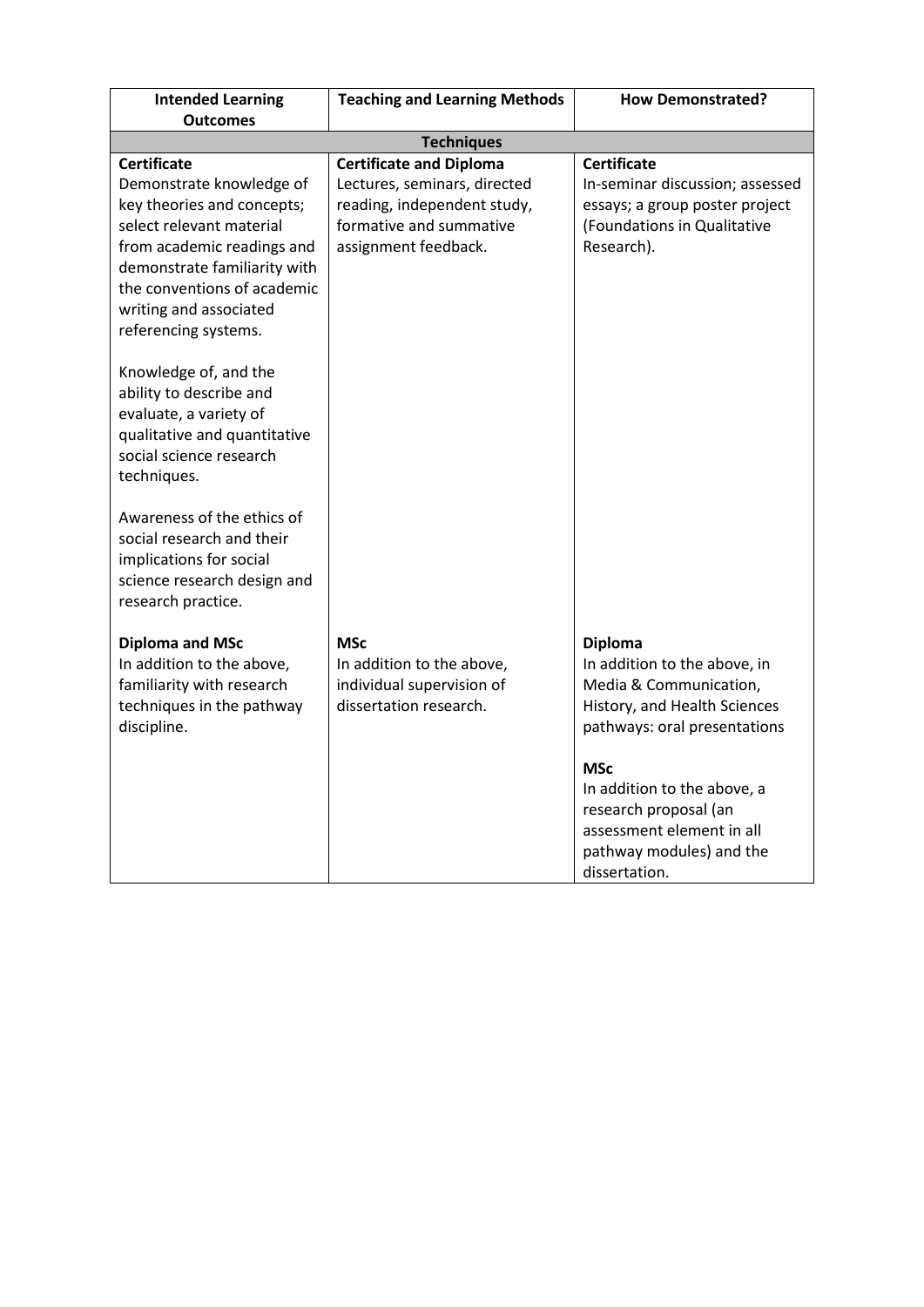| <b>Intended Learning</b><br><b>Outcomes</b>                                                                                                                                                                                                                                                                                    | <b>Teaching and Learning Methods</b>                                                                                                             | <b>How Demonstrated?</b>                                                                                                                                                                                                                                                                 |  |
|--------------------------------------------------------------------------------------------------------------------------------------------------------------------------------------------------------------------------------------------------------------------------------------------------------------------------------|--------------------------------------------------------------------------------------------------------------------------------------------------|------------------------------------------------------------------------------------------------------------------------------------------------------------------------------------------------------------------------------------------------------------------------------------------|--|
| <b>Critical analysis</b>                                                                                                                                                                                                                                                                                                       |                                                                                                                                                  |                                                                                                                                                                                                                                                                                          |  |
| <b>Certificate</b><br>Ability to analyse critically a<br>variety of social science<br>research methods and their<br>application. An awareness of<br>the relationship between<br>theory and method.<br>Ability to recognise the<br>limitations of research<br>approaches and to apply<br>concepts and techniques<br>critically. | <b>Certificate and Diploma</b><br>Lectures, seminars, directed<br>reading, independent study,<br>formative and summative<br>assignment feedback. | <b>Certificate</b><br>In-seminar discussion; assessed<br>essays; a group poster project<br>(Foundations in Qualitative<br>Research).                                                                                                                                                     |  |
| <b>Diploma and MSc</b><br>Familiarity with key debates<br>in methodology in the<br>pathway discipline.                                                                                                                                                                                                                         | <b>MSc</b><br>In addition to the above,<br>individual supervision of<br>dissertation research.                                                   | <b>Diploma</b><br>In addition to the above, in<br>Media & Communication,<br>History, and Health Sciences<br>pathways: oral presentations<br><b>MSc</b><br>In addition to the above, a<br>research proposal (an<br>assessment element in all<br>pathway modules) and the<br>dissertation. |  |
|                                                                                                                                                                                                                                                                                                                                | Presentation                                                                                                                                     |                                                                                                                                                                                                                                                                                          |  |
| <b>Certificate and Diploma</b><br>Ability to differentiate<br>between relevant and non-<br>relevant material; to present<br>written work to a<br>professional academic<br>standard.                                                                                                                                            | Lectures, seminars, directed<br>reading, independent study,<br>formative and summative<br>assignment feedback.                                   | <b>Certificate</b><br>In-seminar discussion; assessed<br>essays; a group poster project<br>(Foundations in Qualitative<br>Research).                                                                                                                                                     |  |
| <b>MSc</b><br>In addition to the above,<br>ability to organize research<br>material in a manner<br>appropriate to the medium<br>that is to be assessed (i.e.<br>the research proposal and<br>dissertation)                                                                                                                     |                                                                                                                                                  | <b>Diploma</b><br>In addition to the above, in<br>Media & Communication,<br>History, and Health Sciences<br>pathways: oral presentations<br><b>MSc</b><br>In addition to the above, a<br>research proposal (an<br>assessment element in all<br>pathway modules) and the<br>dissertation. |  |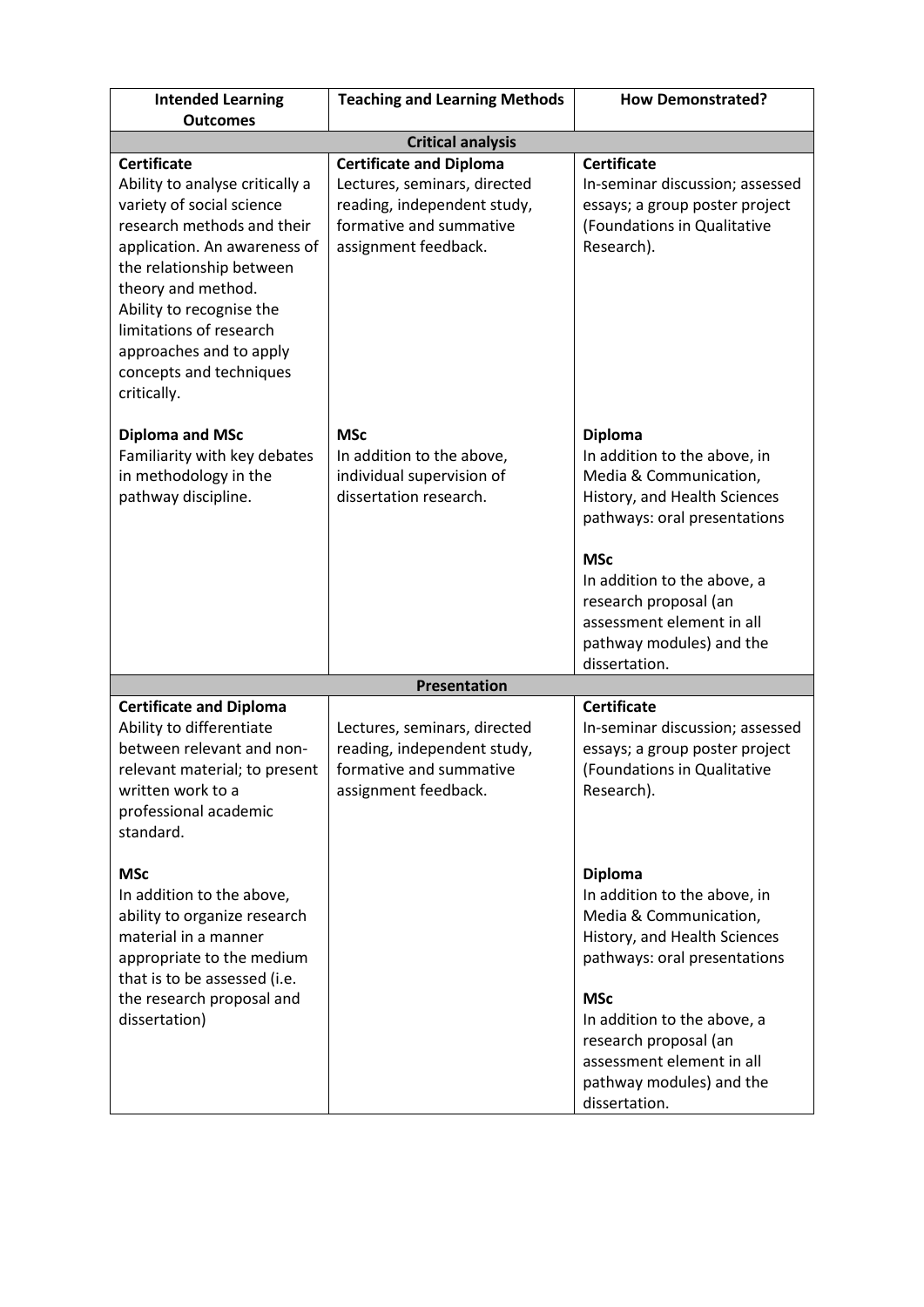| <b>Intended Learning</b><br><b>Outcomes</b>                                                                                                                                                     | <b>Teaching and Learning Methods</b>                                                                                                             | <b>How Demonstrated?</b>                                                                                                                     |  |  |
|-------------------------------------------------------------------------------------------------------------------------------------------------------------------------------------------------|--------------------------------------------------------------------------------------------------------------------------------------------------|----------------------------------------------------------------------------------------------------------------------------------------------|--|--|
| <b>Appraisal of evidence</b>                                                                                                                                                                    |                                                                                                                                                  |                                                                                                                                              |  |  |
|                                                                                                                                                                                                 |                                                                                                                                                  |                                                                                                                                              |  |  |
| Ability to analyse and assess<br>the adequacy of data to<br>answer specific research<br>questions.<br>Ability to draw reasonable<br>conclusions based on                                        | <b>Certificate and Diploma</b><br>Lectures, seminars, directed<br>reading, independent study,<br>formative and summative<br>assignment feedback. | <b>Certificate and Diploma</b><br>In-seminar discussion; assessed<br>essays.                                                                 |  |  |
| evidence.<br>Ability to evaluate the<br>reliability and validity of<br>data collection methods and<br>analyses.                                                                                 | <b>MSc</b><br>In addition to the above,<br>individual supervision and<br>conduct of dissertation research.                                       | <b>MSc</b><br>In addition to the above, the<br>dissertation.                                                                                 |  |  |
|                                                                                                                                                                                                 | (b) Transferable skills                                                                                                                          |                                                                                                                                              |  |  |
|                                                                                                                                                                                                 | <b>Research skills</b>                                                                                                                           |                                                                                                                                              |  |  |
| Ability to apply knowledge<br>of theoretical, practical and<br>ethical dimensions of<br>research to research<br>practice.                                                                       | <b>Certificate and Diploma</b><br>Lectures, seminars, directed<br>reading, independent study,<br>formative and summative<br>assignment feedback. | <b>Certificate and Diploma</b><br>In-seminar discussion; assessed<br>essays.                                                                 |  |  |
| Ability to locate, collect,<br>organise and analyse data<br>sets of varying complexity<br>and develop appropriate<br>critical interpretation skills<br>in relation to a range of data<br>types. | <b>MSc</b><br>In addition to the above,<br>individual supervision and<br>conduct of dissertation research                                        | <b>MSc</b><br>In addition to the above, a<br>research proposal (an<br>assessment element in all<br>pathway modules) and the<br>dissertation. |  |  |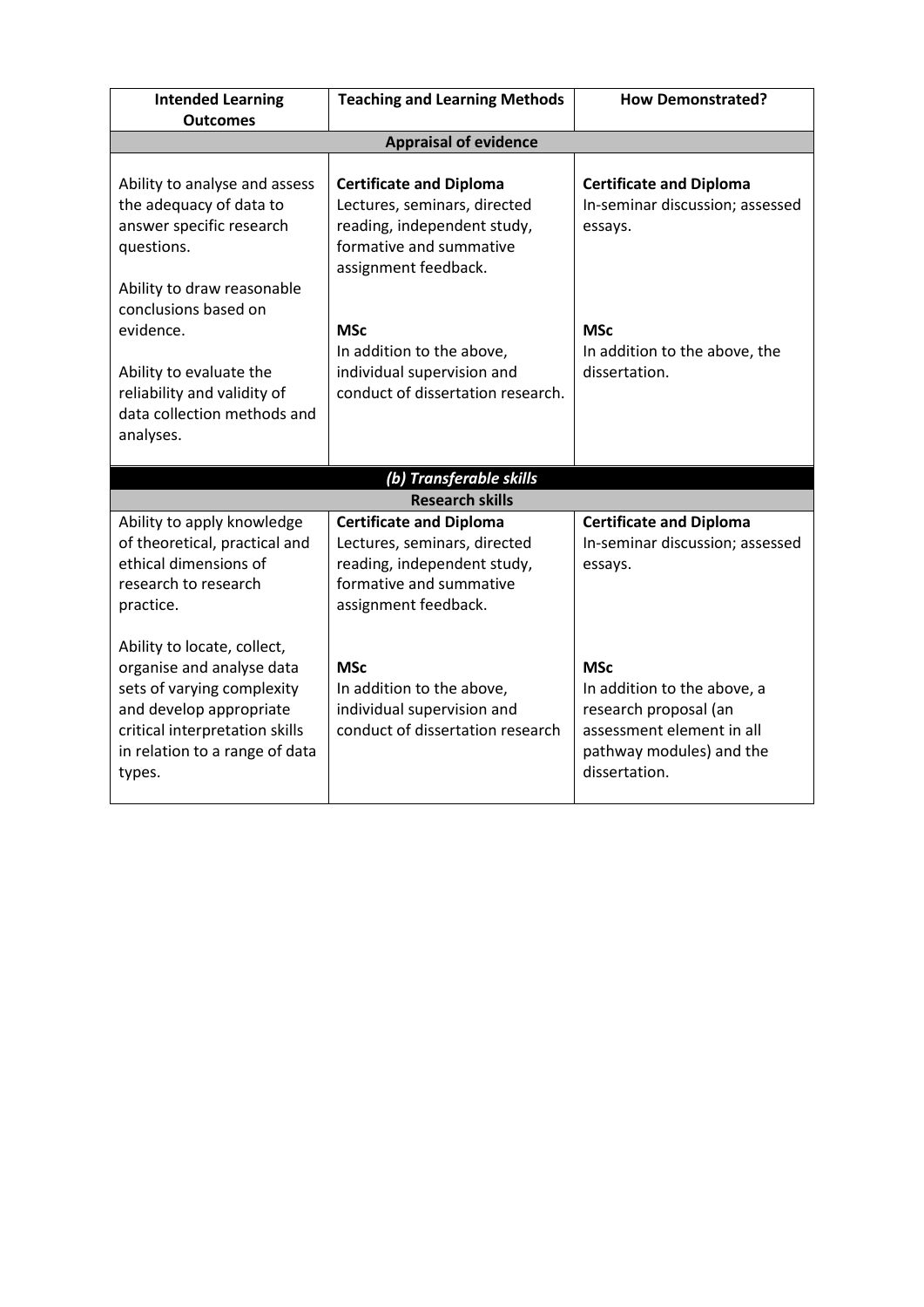| <b>Intended Learning</b><br><b>Outcomes</b>                                                                                                                                                            | <b>Teaching and Learning Methods</b>                                                                                                             | <b>How Demonstrated?</b>                                                                                                                                                                                                                               |
|--------------------------------------------------------------------------------------------------------------------------------------------------------------------------------------------------------|--------------------------------------------------------------------------------------------------------------------------------------------------|--------------------------------------------------------------------------------------------------------------------------------------------------------------------------------------------------------------------------------------------------------|
|                                                                                                                                                                                                        | <b>Communication skills</b>                                                                                                                      |                                                                                                                                                                                                                                                        |
| <b>Certificate</b><br><b>Effective writing and</b><br>presentation style in dealing<br>with complex data sets and<br>methodological questions in<br>a manner appropriate to the<br>audience.           | <b>Certificate and Diploma</b><br>Lectures, seminars, directed<br>reading, independent study,<br>formative and summative<br>assignment feedback. | <b>Certificate and Diploma</b><br>In-seminar discussion; assessed<br>essays.                                                                                                                                                                           |
| Ability to work<br>collaboratively and<br>responsibly in a group.                                                                                                                                      |                                                                                                                                                  |                                                                                                                                                                                                                                                        |
| <b>Diploma and MSc</b><br>In addition to the above,<br>ability to demonstrate<br>clarity, fluency and<br>coherence in written<br>expression of discipline-<br>relevant issues and debates.             | <b>MSc</b><br>In addition to the above,<br>individual supervision for the<br>dissertation.                                                       | <b>MSc</b><br>In addition to the above, a<br>research proposal (an<br>assessment element in all<br>pathway modules) and the<br>dissertation.                                                                                                           |
|                                                                                                                                                                                                        | Data presentation                                                                                                                                |                                                                                                                                                                                                                                                        |
| <b>Certificate and Diploma</b><br>Ability to present research<br>clearly and effectively in<br>appropriate forms including<br>data visualisation and<br>written accounts of data and<br>data analysis. | <b>Certificate and Diploma</b><br>Lectures, seminars, directed<br>reading, independent study,<br>formative and summative<br>assignment feedback. | <b>Certificate</b><br>Assessed essays; a group poster<br>project (Foundations in<br>Qualitative Research).<br><b>Diploma</b><br>In addition to the above, in<br>Media & Communication,<br>History, and Health Sciences<br>pathways: oral presentations |
| <b>MSc</b><br>Ability to manage and<br>organise data.<br>Ability to use graphical and<br>statistical methods to<br>summarise data when<br>appropriate to do so.                                        | <b>MSc</b><br>In addition to the above,<br>individual supervision and<br>conduct of dissertation research.                                       | <b>MSc</b><br>In addition to the above, the<br>dissertation.                                                                                                                                                                                           |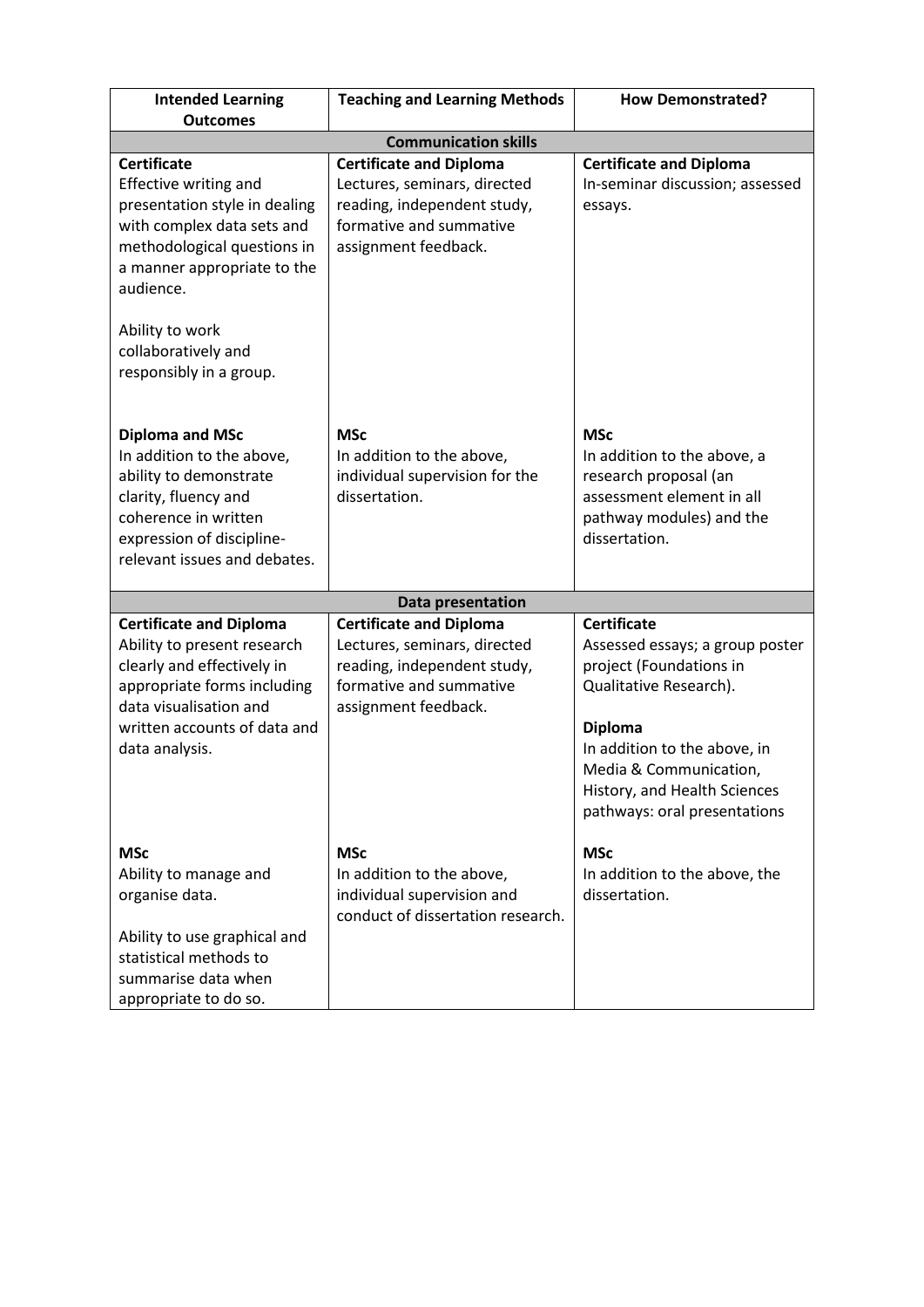| <b>Intended Learning</b><br><b>Outcomes</b>                                                                                                                                                   | <b>Teaching and Learning Methods</b>                                                                                                                                                                                                                                    | <b>How Demonstrated?</b>                                                                                                                 |  |
|-----------------------------------------------------------------------------------------------------------------------------------------------------------------------------------------------|-------------------------------------------------------------------------------------------------------------------------------------------------------------------------------------------------------------------------------------------------------------------------|------------------------------------------------------------------------------------------------------------------------------------------|--|
| <b>Information technology</b>                                                                                                                                                                 |                                                                                                                                                                                                                                                                         |                                                                                                                                          |  |
| <b>Certificate and Diploma</b>                                                                                                                                                                | <b>Certificate and Diploma</b>                                                                                                                                                                                                                                          | <b>Certificate</b>                                                                                                                       |  |
| Ability to use appropriate<br>computer software to<br>present written work and<br>support of academic study.                                                                                  | Lectures, seminars, directed<br>reading, independent study,<br>formative and summative<br>assignment feedback.                                                                                                                                                          | Assessed essays; a group poster<br>project (Foundations in<br>Qualitative Research).                                                     |  |
| Ability to use on-line<br>resources to locate and<br>access data.                                                                                                                             |                                                                                                                                                                                                                                                                         | <b>Diploma</b><br>In addition to the above, in<br>Media & Communication,<br>History, and Health Sciences<br>pathways: oral presentations |  |
| <b>MSc</b>                                                                                                                                                                                    | <b>MSc</b>                                                                                                                                                                                                                                                              |                                                                                                                                          |  |
| In addition to the above,<br>ability to construct and<br>present quantitative and<br>qualitative data clearly,<br>using relevant statistical and<br>data analysis software as<br>appropriate. | In addition to the above,<br>individual supervision and<br>conduct of dissertation research.                                                                                                                                                                            | <b>MSc</b><br>In addition to the above, the<br>dissertation.                                                                             |  |
|                                                                                                                                                                                               | <b>Problem solving</b>                                                                                                                                                                                                                                                  |                                                                                                                                          |  |
| Ability to identify                                                                                                                                                                           | <b>Certificate and Diploma</b>                                                                                                                                                                                                                                          | <b>Certificate</b>                                                                                                                       |  |
| appropriate quantitative and<br>qualitative approaches to<br>the analysis of data and<br>solve problems in the                                                                                | Lectures, seminars, directed<br>reading, independent study,<br>formative and summative<br>assignment feedback.                                                                                                                                                          | Assessed essays; a group poster<br>project (Foundations in<br>Qualitative Research).                                                     |  |
| selection and refinement of<br>interpretations of complex<br>data.                                                                                                                            | <b>MSc</b><br>In addition to the above,<br>individual supervision and                                                                                                                                                                                                   | <b>Diploma</b><br>In addition to the above, in<br>Media & Communication,<br>History, and Health Sciences<br>pathways: oral presentations |  |
|                                                                                                                                                                                               | conduct of dissertation research.                                                                                                                                                                                                                                       | <b>MSc</b><br>In addition to the above, the<br>dissertation.                                                                             |  |
|                                                                                                                                                                                               | <b>Working relationships</b>                                                                                                                                                                                                                                            |                                                                                                                                          |  |
| Ability to know how and<br>when to draw on the<br>knowledge and expertise of<br>others.                                                                                                       | <b>Certificate and Diploma</b><br>Seminars and group work.                                                                                                                                                                                                              | <b>Certificate and Diploma</b><br>Seminars; a group poster<br>project (Foundations in<br>Qualitative Research).                          |  |
| Ability to contribute to and<br>comment on ideas in group<br>discussions.                                                                                                                     | <b>MSc</b><br>In addition to the above,<br>establishing an effective working<br>relationship with the<br>dissertation supervisor and<br>relevant academic colleagues<br>(e.g. personal tutor, module and<br>programme leaders); the<br>conduct of dissertation research | <b>MSc</b><br>In addition to the above, the<br>dissertation.                                                                             |  |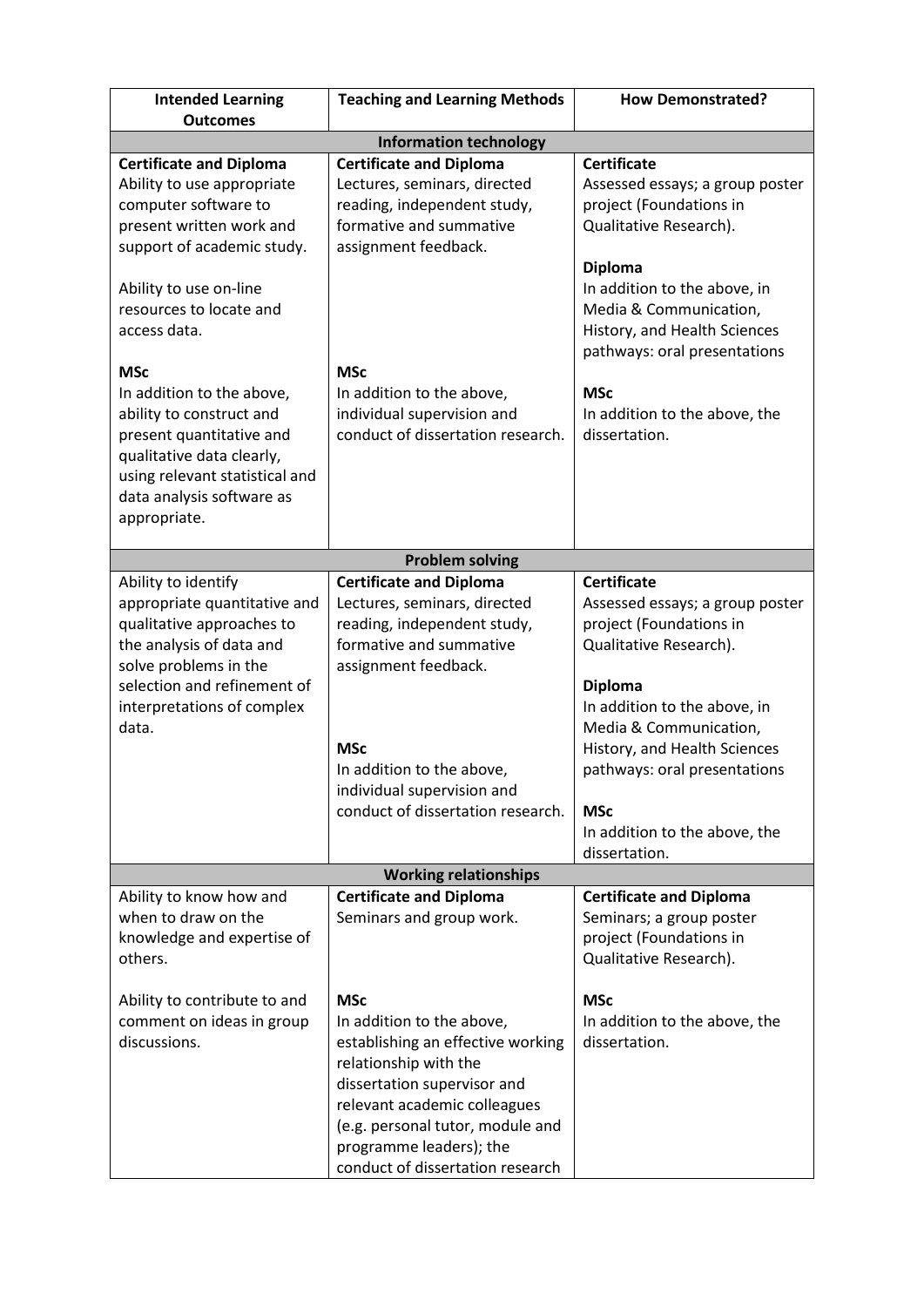| <b>Intended Learning</b><br><b>Outcomes</b>                                                                                                                                                                                                                                                                                                                                                                                                                                          | <b>Teaching and Learning Methods</b>                                                                                                                                                                                                                           | <b>How Demonstrated?</b>                                                                                                                                                                                                                                                                                               |  |
|--------------------------------------------------------------------------------------------------------------------------------------------------------------------------------------------------------------------------------------------------------------------------------------------------------------------------------------------------------------------------------------------------------------------------------------------------------------------------------------|----------------------------------------------------------------------------------------------------------------------------------------------------------------------------------------------------------------------------------------------------------------|------------------------------------------------------------------------------------------------------------------------------------------------------------------------------------------------------------------------------------------------------------------------------------------------------------------------|--|
| <b>Managing learning</b>                                                                                                                                                                                                                                                                                                                                                                                                                                                             |                                                                                                                                                                                                                                                                |                                                                                                                                                                                                                                                                                                                        |  |
| <b>Certificate and Diploma</b><br>Ability to plan and construct<br>responses to a brief,<br>drawing upon a range of<br>appropriate sources, and<br>meet submission deadlines.<br>Ability to manage self-<br>guided learning.<br>Ability to make use of a<br>variety of learning methods<br>to deal with different<br>research questions and data<br>analysis methods.<br>Ability to reflect upon<br>behaviour and skills with a<br>view to personal and<br>professional development. | <b>Certificate and Diploma</b><br>Lectures, seminars, directed<br>reading, independent study,<br>formative and summative<br>assignment feedback.<br><b>MSc</b><br>In addition to the above,<br>individual supervision and<br>conduct of dissertation research. | <b>Certificate</b><br>Assessed essays; a group poster<br>project (Foundations in<br>Qualitative Research).<br><b>Diploma</b><br>In addition to the above, in<br>Media & Communication,<br>History, and Health Sciences<br>pathways: oral presentations<br><b>MSc</b><br>In addition to the above, the<br>dissertation. |  |
| <b>MSc</b><br>In addition to the above:<br>ability to identify a suitable<br>research topic; construct a<br>viable research design and a<br>feasible research timetable;<br>carry out independent<br>research and reflect upon<br>the research findings and<br>the research process.                                                                                                                                                                                                 |                                                                                                                                                                                                                                                                |                                                                                                                                                                                                                                                                                                                        |  |
|                                                                                                                                                                                                                                                                                                                                                                                                                                                                                      | <b>Career management</b>                                                                                                                                                                                                                                       |                                                                                                                                                                                                                                                                                                                        |  |
| <b>Certificate and Diploma</b><br>Ability to relate the<br>knowledge and expertise<br>acquired in the programme<br>with a current or future<br>personal career plan.                                                                                                                                                                                                                                                                                                                 | <b>Certificate and Diploma</b><br>Lectures, seminars, directed<br>reading, independent study,<br>formative and summative<br>assignment feedback.                                                                                                               | <b>Certificate</b><br>Assessed essays; a group poster<br>project (Foundations in<br>Qualitative Research).<br><b>Diploma</b><br>In addition to the above, in                                                                                                                                                           |  |
| <b>MSc</b><br>Ability to use the MSc<br>research project as a basis<br>for the design and<br>realisation of a PhD project.                                                                                                                                                                                                                                                                                                                                                           | <b>MSc</b><br>In addition to the above,<br>individual supervision of the<br>dissertation.                                                                                                                                                                      | Media & Communication,<br>History, and Health Sciences<br>pathways: oral presentations<br><b>MSc</b><br>In addition to the above, the<br>dissertation                                                                                                                                                                  |  |

**10. Special features:**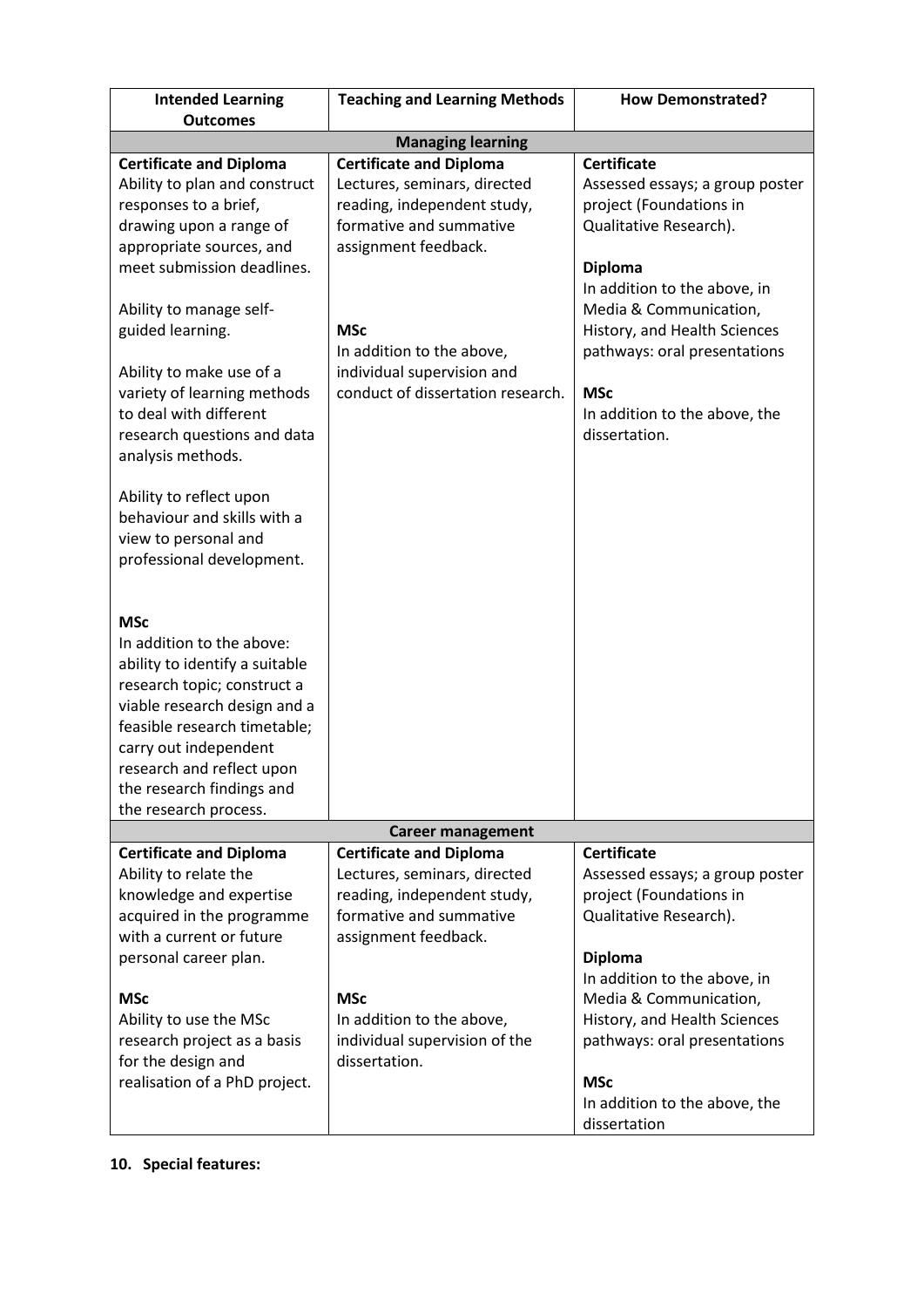The programme follows the requirements of the ESRC for Masters as the first year of a 1+3 award. The core modules will be delivered by the School of Media, Communication and Sociology and pathway modules by the relevant schools. The complexity of the programme requires collaboration and administrative support across a range of stakeholders which are outlined in the supporting document on programme administration.

This programme has been developed primarily as a vehicle for students in receipt of an ESRC award for PGR studies at the University of Leicester and under the auspices of the Midlands Graduate School, ESRC Doctoral Training Partnership led by Warwick University. Students with a 1 +3 award from the ESRC will be registered as PGR students in the relevant School/Department and for the MSc in Social Science Research. The programme will be led by the School of Media, Communication and Sociology with pathways provided by partner schools/departments. The pathway titles follow those assigned to them in the DTP, and these are not necessarily the same as the Leicester department/school where they are based, see table below

| Pathway Title                      | Host Department/School                        |
|------------------------------------|-----------------------------------------------|
| <b>Communication and Media</b>     | Media, Communication and Sociology            |
| <b>Economic and Social History</b> | History, Politics and International Relations |
| Health and Well Being              | <b>Health Sciences</b>                        |
| Human Geography                    | Geography, Geology and Environment            |
| <b>Museum Studies</b>              | <b>Museum Studies</b>                         |

The programme complements the existing MSc in Social Research currently offered by MCS. An advantage of hosting the programme in MCS is that the existing teaching team delivering this cognate Masters programme in Social Science will contribute to the Masters in Social Science Research. Two of the core modules in Social Research will be core on the Masters in Social Science Research. In addition, an optional advanced Quantitative Methods module on the Masters in Social Research will also be core on the Masters in Social Science Research. This represents 60 credits of overlap between the two programmes. The fourth core module (20 credits), the pathway options (40 credits) and the dissertation module (60 credits) on the proposed Masters in Social Science Research are non-overlapping with the existing provision in the Masters in Social Research.

The contributing academic staff within the programme incorporate their research specialisms into the teaching and relevant high-level research and teaching skills appropriate to a researchintensive master's programme.

### **11. Indications of programme quality:**

The core modules of the programme draws on the established quality of the teaching team in Media, Communication and Sociology and specifically on those involved in the delivery of the Masters in Social Research. The quality of the MSc in Social Research has been recognised by the external examiner and by students. Pathway modules are drawn from existing provision, their quality has been recognised by external examiners and by students, including those who have continued to doctoral study.

#### **12. Scheme of Assessment**

The programme follows Senate Regulation 6 (Regulations governing Taught Postgraduate Programmes of Study, [Senate Regulations\)](http://www2.le.ac.uk/offices/sas2/regulations/general-regulations-for-taught-programmes).

- (i) be awarded the degree of MSc; or
- (ii) be permitted to re-sit part or all of the assessment as required by the examiners; or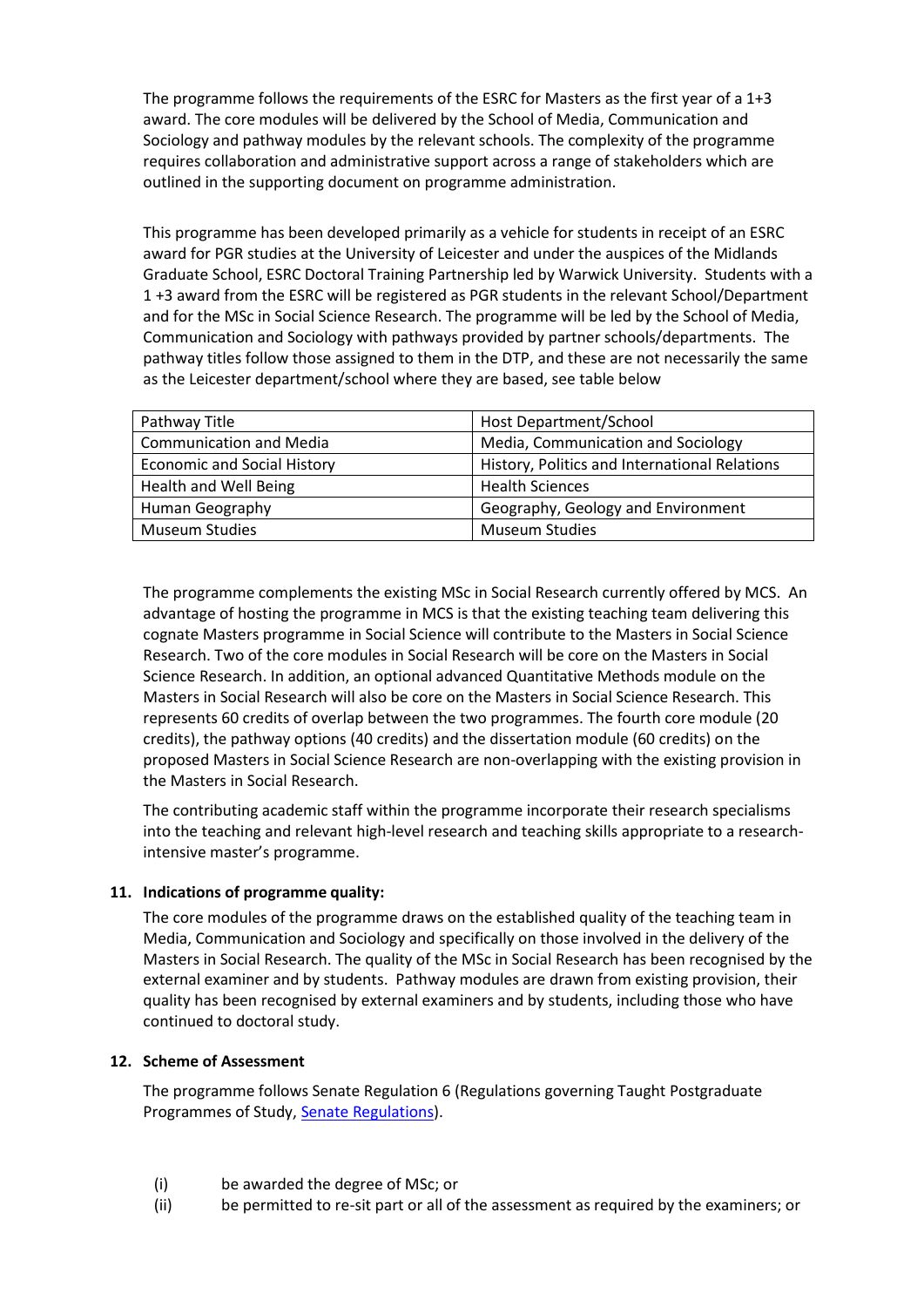- (iii) be awarded a Postgraduate Diploma in Social Science Research; or
- (iv) be deemed to have failed to satisfy the examiners for the degree of MSc or the Postgraduate Diploma.

No candidate may be awarded more than one qualification from the list above.

#### **13. Progression points**

The programme follows Senate Regulation 6 (Regulations governing Taught Postgraduate Programmes of Study, [Senate Regulations\)](http://www2.le.ac.uk/offices/sas2/regulations/general-regulations-for-taught-programmes).

In cases where a student has failed to meet a requirement to progress he or she will be required to withdraw from the course and a recommendation will be made to the Board of Examiners for an intermediate award where appropriate.

The progress of each student shall be considered by a Panel of Examiners at the end of the taught component of the programme in June/July. The Panel of Examiners shall determine whether a student is permitted to progress to the dissertation or research project.

### **Rules relating to re-sits or re-submissions:**

The programme will follow Senate Regulation 6 (Regulations governing Taught Postgraduate Programmes of Study, [Senate Regulations\)](http://www2.le.ac.uk/offices/sas2/regulations/general-regulations-for-taught-programmes).

Where a student fails to achieve the 50% pass mark in a module s/he shall, subject to the details will be entitled to re-sit or re-submit any of the failed components of assessment associated with the module in which they scored less than 50%, on one occasion only. A student will not be re-assessed in a module or module component where the 50% pass mark has already been obtained, except where a module mark of 50% or more has been obtained but a pass in the failed component is a requirement for a pass in the module as a whole. In such cases, the student shall be entitled to re-sit the failed component for the purposes of passing the module but the original module mark will not be amended.

The maximum mark awarded for a re-assessed component of assessment will be 50%. Where a student completes a reassessment in a component, the higher of the original mark or the capped reassessment mark will be used to calculate the module outcome.

The number of credits of taught modules that a student shall be entitled to re-sit or re-submit is half of the credit value of the taught component of the programme, up to a maximum value of 60 credits. One resubmission of the dissertation will normally be allowed.

### **14. Additional information** [e.g. timetable for admissions]

The timetable for admissions is the beginning of the academic year.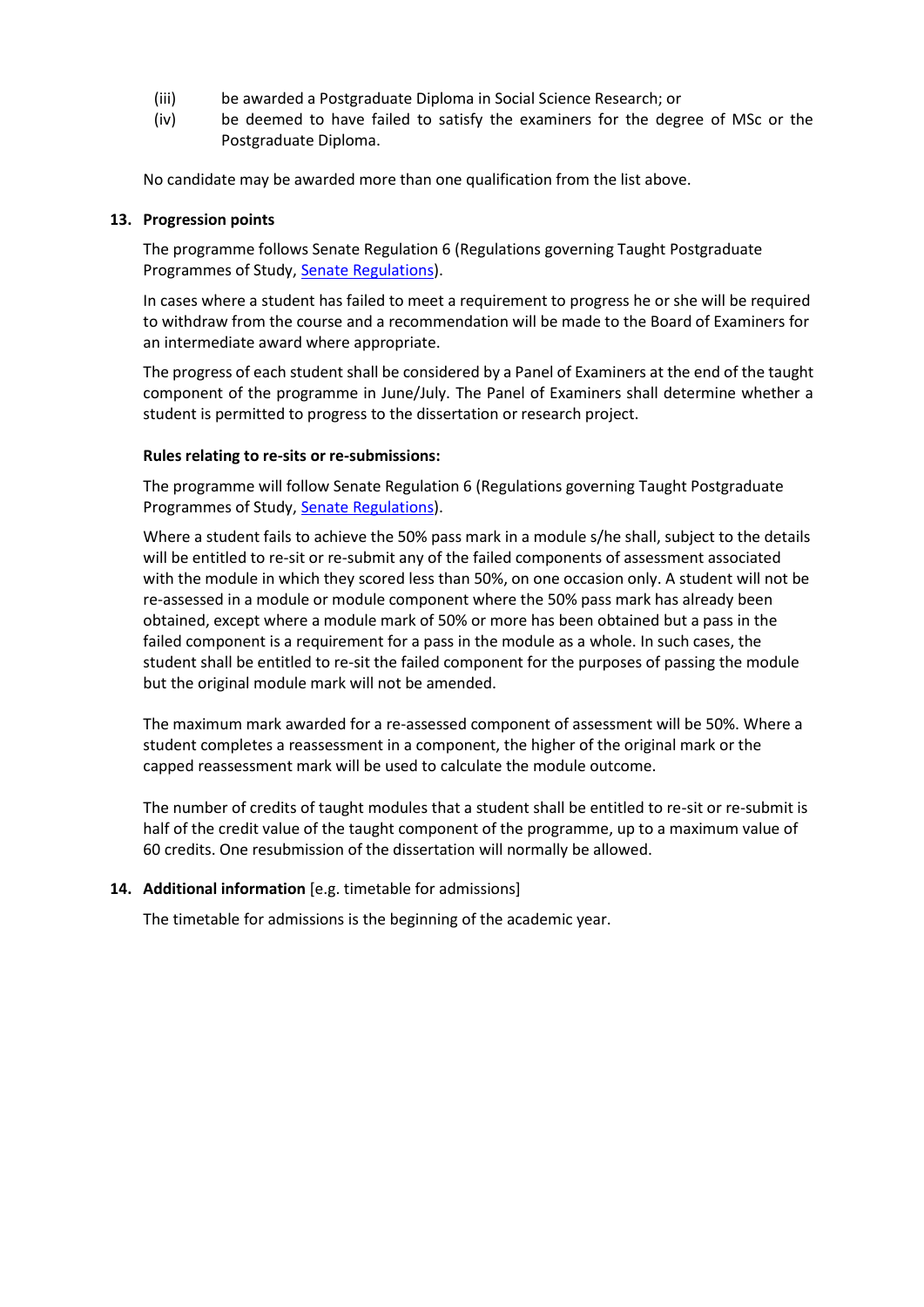### **Appendix 1: Programme structure** (programme regulations)

#### **MSc Social Science Research**

The MSc in Social Science Research consists of four core 20 credit modules and 40 credits of pathway specific modules in one of Communication and Media, Economic and Social History, Human Geography, Museum Studies and Health and Wellbeing. A supervised research based dissertation worth 60 credits will be supervised in the appropriate pathway school/department.

| <b>Module Code</b><br>SY7044<br>SY7045  | Semester 1<br><b>Module Name</b><br>Research Design, Practice and Ethics<br>Philosophy of Social Science<br>Pathway Specific Module | <b>Semester Total</b> | <b>Credits</b><br>20<br>20<br>20<br>60 |
|-----------------------------------------|-------------------------------------------------------------------------------------------------------------------------------------|-----------------------|----------------------------------------|
|                                         | Semester 2                                                                                                                          |                       |                                        |
| SY7046<br>SY7047                        | <b>Quantitative Research Methods</b><br>Foundations in Qualitative Research<br>Pathway Specific Module<br><b>Dissertation</b>       | <b>Semester Total</b> | 20<br>20<br>20<br>60<br>120            |
| <b>Museum Studies Pathway Structure</b> |                                                                                                                                     |                       |                                        |
| <b>Module Code</b><br>SY7044<br>SY7045  | Semester 1<br><b>Module Name</b><br>Research Design, Practice and Ethics<br>Philosophy of Social Science<br>Pathway Specific Module | <b>Semester Total</b> | <b>Credits</b><br>20<br>20<br>30<br>70 |
|                                         | Semester 2                                                                                                                          |                       |                                        |
| SY7046<br>SY7047                        | <b>Quantitative Research Methods</b><br>Foundations in Qualitative Research<br><b>Placement Module</b><br><b>Dissertation</b>       | <b>Semester Total</b> | 20<br>20<br>10<br>60<br>110            |

### **Pathway specific modules:**

### **MSc Social Science Research (Communication and Media)**

Candidates take MS7002 in semester one, select one option in semester two and complete a dissertation

#### **Semester 1**

| <b>Module Code</b> | <b>Module Name</b>        | <b>Credits</b> |
|--------------------|---------------------------|----------------|
| MS7202             | Mass Communication Theory | 20             |
|                    |                           |                |

#### **Semester 2**

|        | Students Select one option module and the dissertation |      |
|--------|--------------------------------------------------------|------|
| MS7228 | Technology and Social Change: Global Perspectives      | (20) |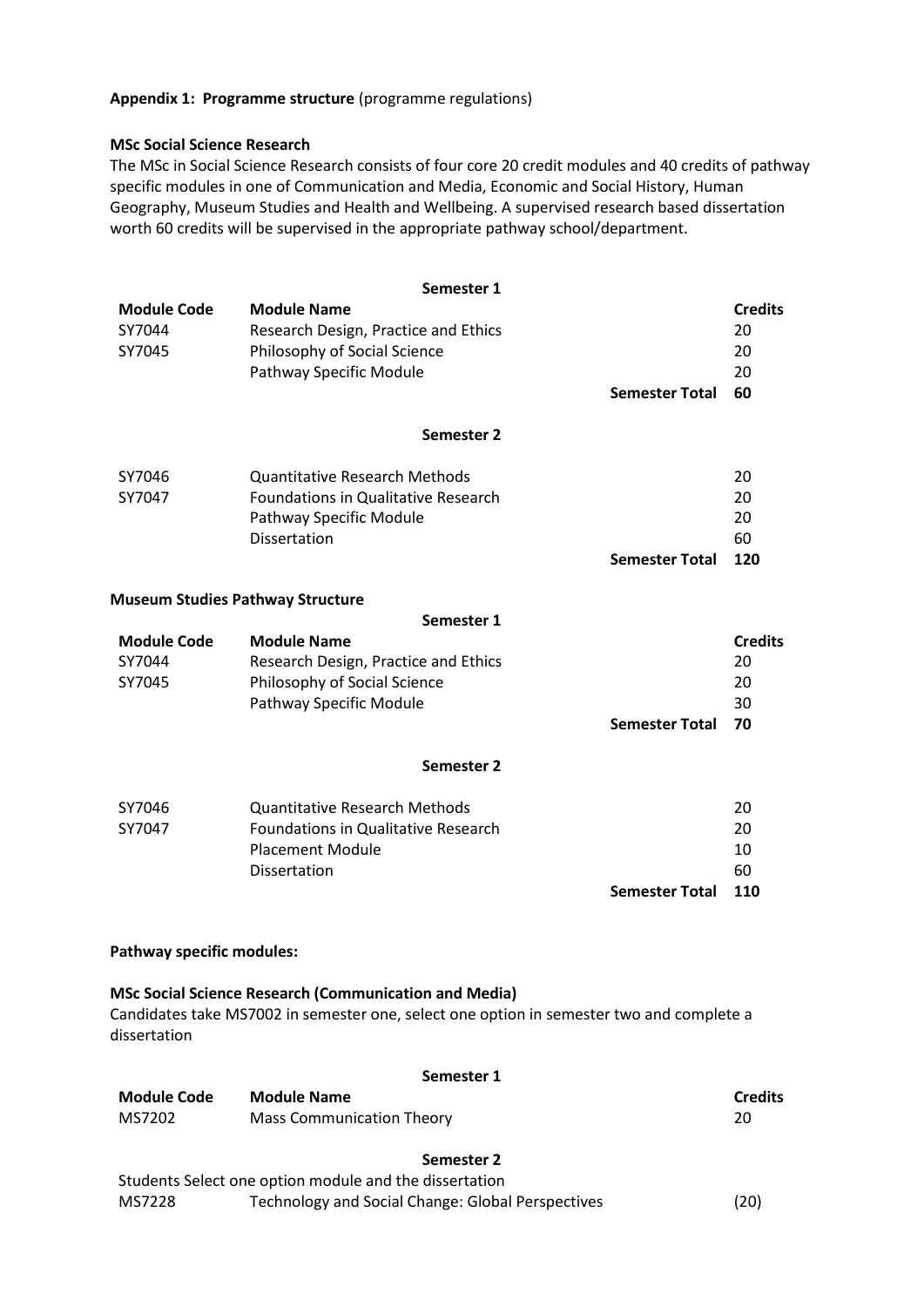| MS7230 | <b>Critical Approaches to Consumer Culture</b>       | (20) |
|--------|------------------------------------------------------|------|
| MS7242 | Research Methods for the Online World                | (20) |
| MS7231 | The Cultural Industries: Theory, Policy and Practice | (20) |
| MS7234 | <b>Gender Politics in Contemporary Media</b>         | (20) |
| MS7241 | Media Solidarities and Human Rights                  | (20) |
| MS7012 | <b>Dissertation</b>                                  | 60   |

### **MSc Social Science Research (Economic and Social History)**

Students complete HS7004 in semester one, select one option in semester two and complete a dissertation

|                    | Semester 1                                                                |                |
|--------------------|---------------------------------------------------------------------------|----------------|
| <b>Module Code</b> | <b>Module Name</b>                                                        | <b>Credits</b> |
| HS7004             | <b>Historical Research Methods</b>                                        | 20             |
|                    | Semester 2                                                                |                |
|                    | Students Select one option module and the dissertation                    |                |
| <b>HS7050</b>      | <b>History and Social Theory</b>                                          | (20)           |
| HS7051             | <b>Patients and Practitioners</b>                                         | (20)           |
| HS7052             | Heritage in the Workplace                                                 | (20)           |
| HS7053             | After the Holocaust-History and memory in post-war Germany                | (20)           |
| <b>HS7055</b>      | Conservation, Heritage and the Urban Environment                          | (20)           |
| HS7057             | Understanding English and Welsh communities and cultures, 1700-           | (20)           |
|                    | 2000                                                                      |                |
| HS7059             | <b>Global Cities: the View from Asia</b>                                  | (20)           |
| HS7060             | Directed Reading                                                          | (20)           |
| HS7061             | <b>American Freedoms</b>                                                  | (20)           |
| HS7000             | Dissertation                                                              | 60             |
|                    |                                                                           |                |
|                    | <b>MSc Social Science Research (Human Geography)</b>                      |                |
|                    | Students complete one module in each semester and complete a dissertation |                |
|                    | Semester 1                                                                |                |
| <b>Module Code</b> | <b>Module Name</b>                                                        | <b>Credits</b> |
| GY7411             | <b>Contemporary Critical Geographies</b>                                  | (20)           |
|                    | Semester 2                                                                |                |
|                    | Students complete one option module and the dissertation                  |                |
| GY7412             | <b>Creative Geographies in Practice</b>                                   | (20)           |
| GY7029             | <b>Dissertation</b>                                                       | 60             |

### **MSc Social Science Research (Museum Studies) (no students registered for 2018/19 on this pathway)**

In semester 1 candidates select one 30 credit module. All distance learning modules will be available to take during semester 1. In semester 2 and during the summer period students complete the dissertation and take MU7499. Distance Learning modules are offered to campus based students as part of a blended learning approach available on this pathway. Students may 'audit' additional 30 credit modules as part of their advanced training during the +3 part of their doctoral programme.

#### **Semester 1**

| MU7001 | Developing Expertise | (30) | CB |
|--------|----------------------|------|----|
|--------|----------------------|------|----|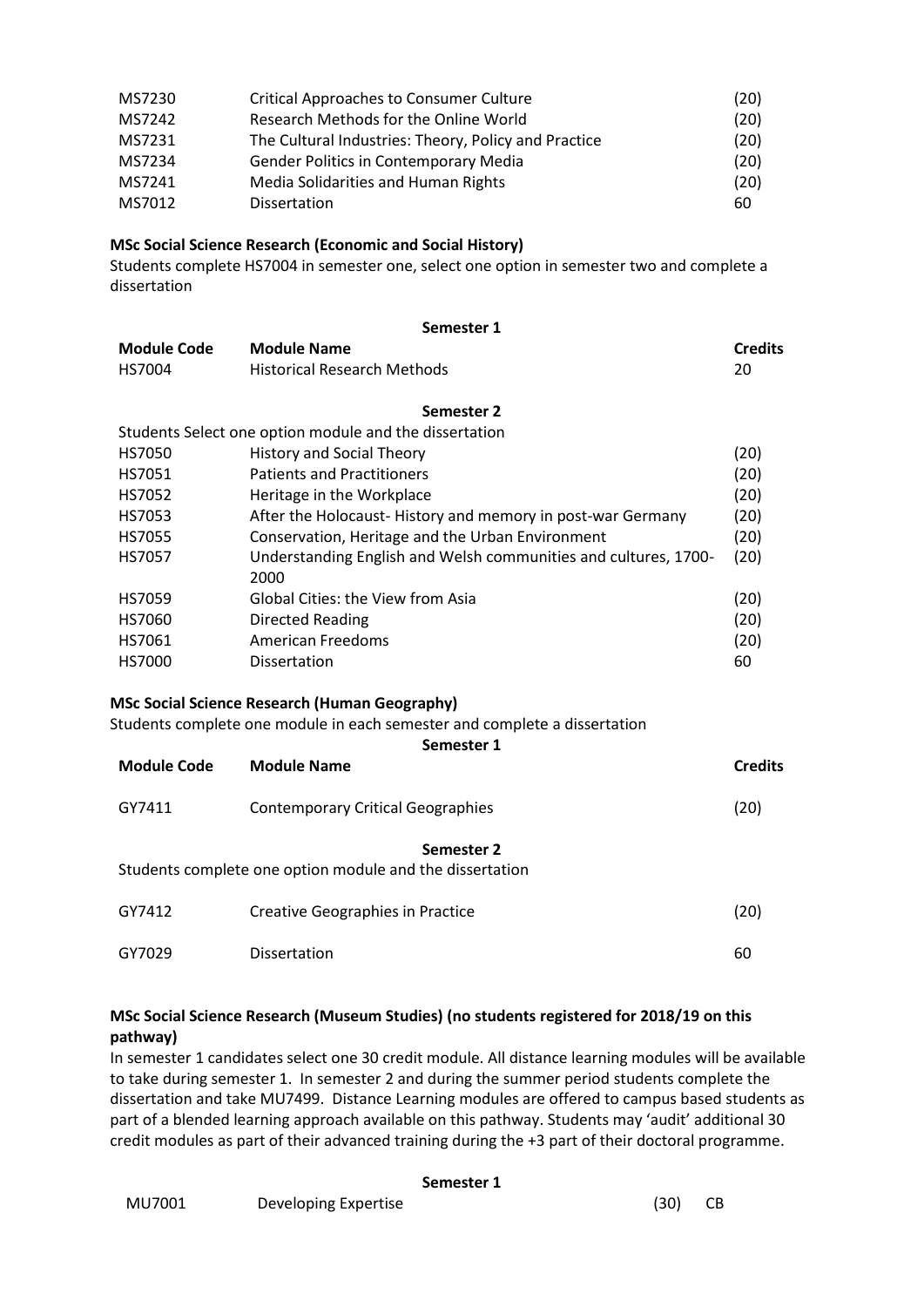| MU7018        | <b>Specialisms</b>                                                          | (15) | СB           |  |
|---------------|-----------------------------------------------------------------------------|------|--------------|--|
| MU7545        | <b>Exploring Socially-Engaged Practice</b>                                  | (30) | DL           |  |
| MU7521        | Locating Heritage                                                           | (30) | DL           |  |
| MU7550        | The Museum and Change                                                       | (15) | DL           |  |
| MU7547        | Research and evaluation for socially-engaged museum<br>and gallery practice | (30) | DL.          |  |
| MU7507        | <b>Engaging Visitors and Audiences</b>                                      | (30) | DL           |  |
| MU7530        | <b>Interpreting Heritage</b>                                                | (30) | DL.          |  |
| Semester 2    |                                                                             |      |              |  |
| MU7499        | Practice (professional or research)                                         | 10   | Placement    |  |
| <b>MU7008</b> | Research                                                                    | 60   | Dissertation |  |
|               |                                                                             |      |              |  |

### **MSc Social Science Research (Health and Wellbeing)**

In semester 1 students select MD7463 Fundamentals Applied Health Research. In semester 2 students select 1 optional module and complete a dissertation.

#### **Semester 1**

| <b>Module Code</b> | <b>Module Name</b>                                     | <b>Credits</b> |
|--------------------|--------------------------------------------------------|----------------|
| MD7463             | <b>Fundamentals Applied Health Research</b>            | (20)           |
|                    | Semester 2                                             |                |
|                    | Students Select one option module and the dissertation |                |
| MD7464             | <b>Qualitative Research Methods QSH</b>                | (20)           |
| MD7465             | Human Factors and Ergonomics for Patient Safety        | (20)           |
| MD7466             | Measuring and Monitoring in Healthcare                 | (20)           |
| MD7460             | <b>Dissertation</b>                                    | 60             |

#### **Part-time Structure**

The provision of a part-time route within the DTP was a key element of the DTP commitment to widening participation in the initial funding bid. The ESRC expects DTPs to facilitate part-time study and to judge part-time applications on an equal basis as those for full-time study. In the Midland Graduate School DTP part-time awards are offered on all pathways and in all institutions. ESRC guidelines stipulate that part-time award holders cannot hold a full-time job, giving them more flexibility to attend timetabled teaching sessions than is usually assumed for part-time students.

For all pathways apart from Museum Studies the part-time programme will be

| ×<br>. .<br>۰.<br>× |
|---------------------|
|---------------------|

|             | Semester 1                                     |                       |                |
|-------------|------------------------------------------------|-----------------------|----------------|
| Module Code | <b>Module Name</b>                             |                       | <b>Credits</b> |
| SY7044      | Research Design, Practice and Ethics           |                       | 20             |
|             | Pathway Specific Module                        |                       | 20             |
|             |                                                | <b>Semester Total</b> | 40             |
|             | Semester 2                                     |                       |                |
|             | Students select only one of the modules below: |                       |                |
| SY7046      | <b>Quantitative Research Methods</b>           |                       | (20)           |
| SY7047      | Foundations in Qualitative Research            |                       | (20)           |
|             |                                                | <b>Semester Total</b> | 20             |